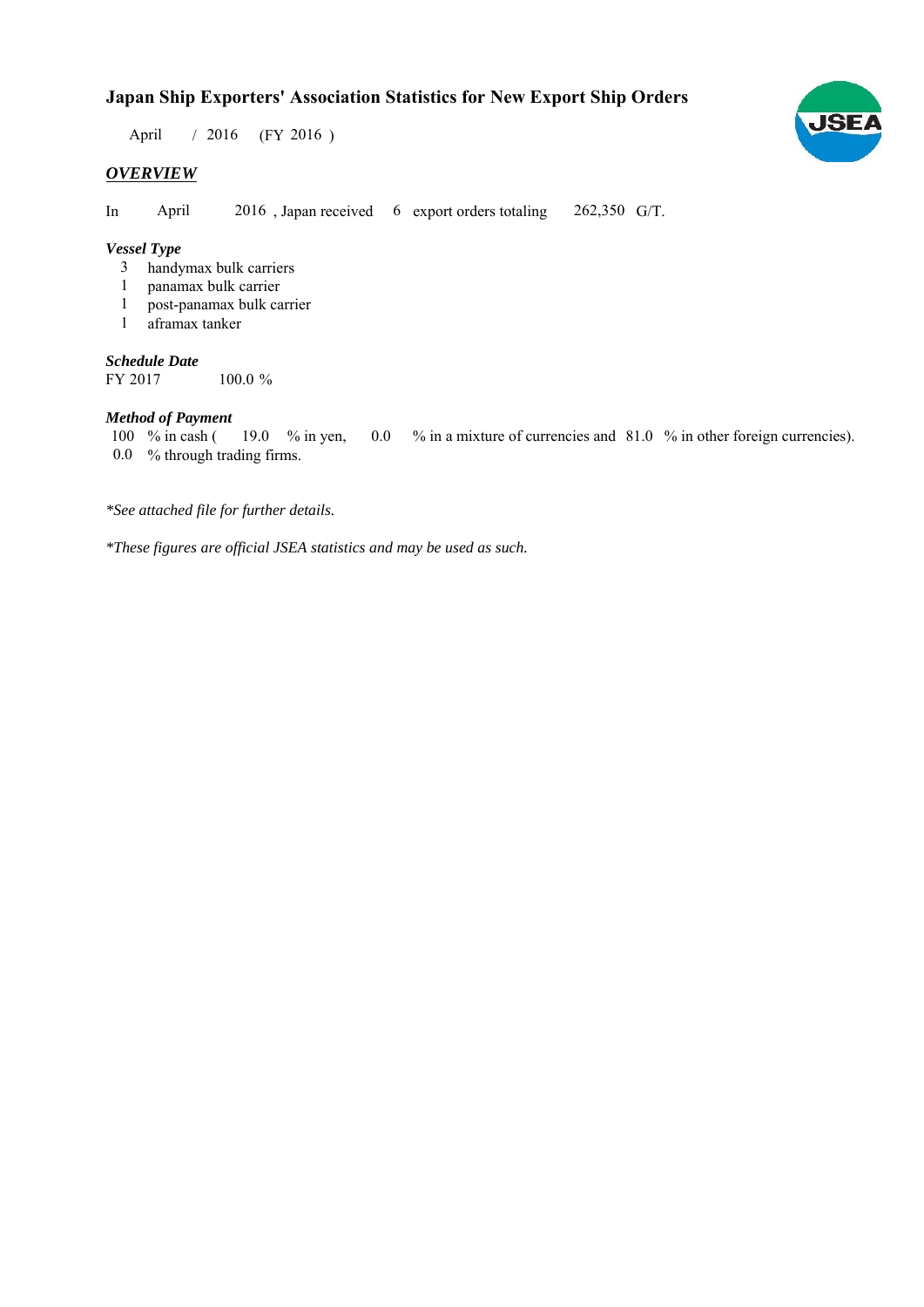#### New Export Orders Placed in April 2016 (FY 2016) Based on Fiscal Year

| Description              | Apr 15 to Mar $16$ |            | Apr $15$ to Dec $15$ |            | January 2016 |         | February 2016 |         | March 2016 |         | April 2016     |         | April 2016 |         | Jan 16 to Apr $16$ |           |
|--------------------------|--------------------|------------|----------------------|------------|--------------|---------|---------------|---------|------------|---------|----------------|---------|------------|---------|--------------------|-----------|
|                          | No.                | G/T        | No.                  | G/T        | No.          | G/T     | No.           | G/T     | No.        | G/T     | No.            | G/T     | No.        | G/T     | No.                | G/T       |
| General Cargos           | 49                 | 4,315,137  | 491                  | 4,315,137  |              |         |               |         |            |         |                |         |            |         |                    |           |
| <b>Bulk Carriers</b>     | 232                | 9,138,799  | 219                  | 8,581,699  |              | 116,300 | 61            | 229,400 |            | 211,400 |                | 198,850 |            | 198,850 | 18                 | 755,950   |
| Tankers                  | 108                | 6,723,599  | 1001                 | 5,995,399  |              |         |               | 160,100 |            | 568,100 |                | 63,500  |            | 63,500  |                    | 791,700   |
| <b>Combined Carriers</b> |                    |            |                      |            |              |         |               |         |            |         |                |         |            |         |                    |           |
| Others                   |                    |            |                      |            |              |         |               |         |            |         |                |         |            |         |                    |           |
| Total                    | 389                | 20,177,535 | 368                  | 18,892,235 |              | 116,300 |               | 389,500 |            | 779,500 | 6 <sup>1</sup> | 262,350 |            | 262,350 | $\mathcal{L}$      | 1,547,650 |
| FY 2016 / FY 2015 (%)    |                    | $*156.6$   |                      | 197.8      |              | 9.81    |               | 62.3    |            | 51.2    |                | 19.2    |            | 19.2    |                    | ** $32.9$ |
| In CGT                   |                    | 9,502,859  |                      | 8,975,087  |              | 54,707  |               | 152,463 |            | 320,602 |                | 118,674 |            | 118,674 |                    | 646,446   |

*Figures for shipbuilding orders of 500 G/T and over for export as steel vessels placed with JSEA members are covered.*

\*FY 2015/FY2014

\*\*Calendar Year 2016

JSEA (May 2016)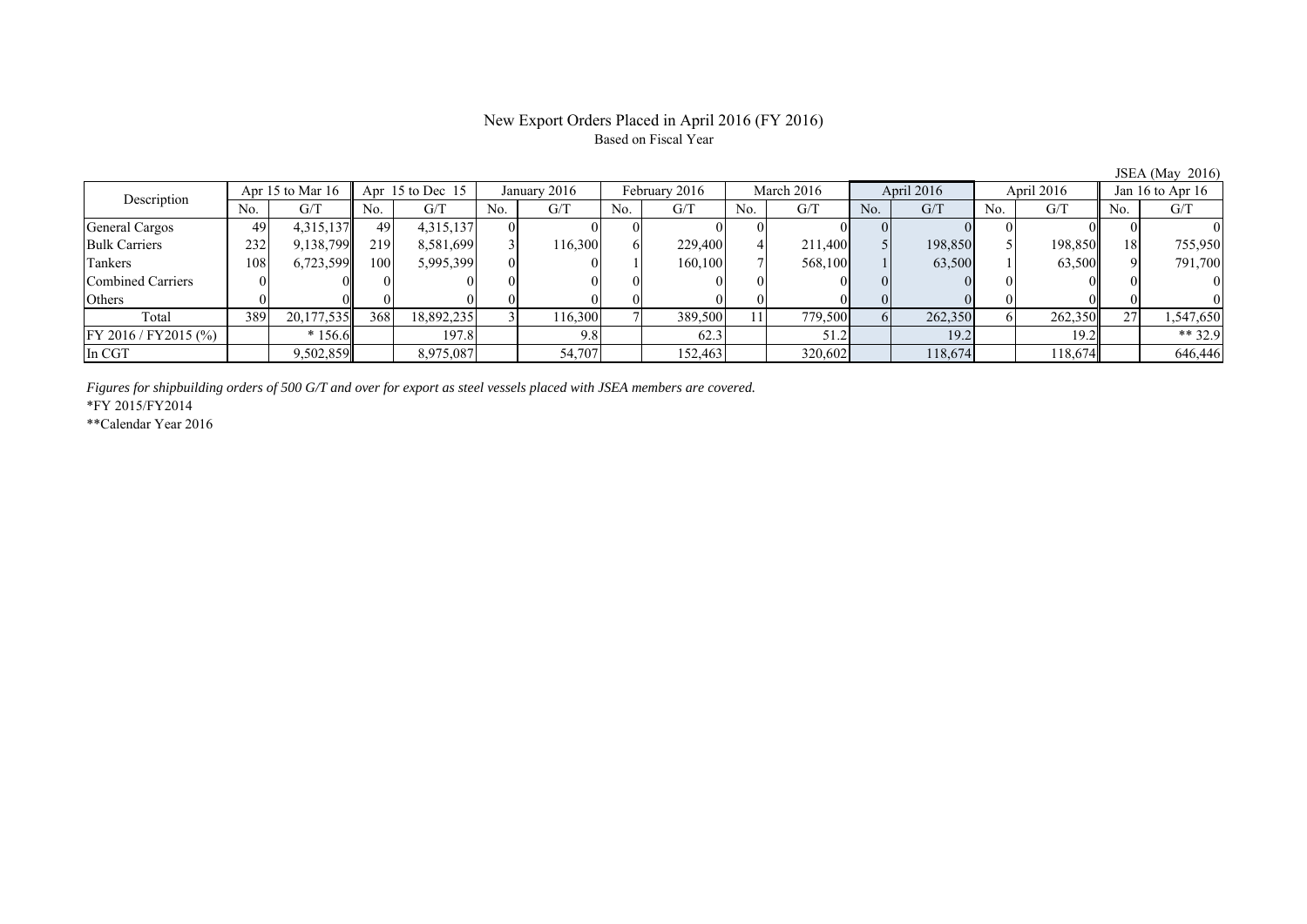### Export Ships Delivered in April 2016 (FY 2016) Based on Fiscal Year

|                         |                    |           |                      |           |                 |          |               |          |            |           |                 |         |                |         |                    | $\sqrt{2}$ |
|-------------------------|--------------------|-----------|----------------------|-----------|-----------------|----------|---------------|----------|------------|-----------|-----------------|---------|----------------|---------|--------------------|------------|
| Description             | Apr 15 to Mar $16$ |           | Apr $15$ to Dec $15$ |           | January 2016    |          | February 2016 |          | March 2016 |           | April 2016      |         | April 2016     |         | Jan 16 to Apr $16$ |            |
|                         | No.                | G/T       | No.                  | G/T       | No.             | G/T      | No.           | G/T      | No.        | G/T       | N <sub>0</sub>  | G/T     | N <sub>0</sub> | G/T     | No.                | G/T        |
| General Cargos          | 16                 | 1,018,573 | 10                   | 627.057   |                 | 9.929    |               | 230.252  |            | 151,335   |                 | 9,929   |                | 9.929   |                    | 401,445    |
| <b>Bulk Carriers</b>    | 252                | 9,860,726 | 163                  | 6,176,837 | 37 <sub>1</sub> | .429,339 | 19            | 848,723  | 33         | 405,827   | 21 <sub>1</sub> | 822,252 | 21             | 822,252 | 110                | 4,506,141  |
| Tankers                 | 22                 | 801,222   | $\Omega$             | 264,457   | h               | 295,721  |               | 124,583  |            | 116,461   |                 | 4,300   |                | 4,300   |                    | 541,065    |
| Combined Carriers       |                    |           |                      |           |                 |          |               |          |            |           |                 |         |                |         |                    |            |
| Others                  |                    | 156.815   |                      | 9,269     |                 | 1,337    |               |          |            | 146.209   |                 |         |                |         |                    | 147,546    |
| Total                   | 294                | 1,837,336 | 183                  | 7,077,620 | 45              | .736.326 | <b>26</b>     | .203.558 | 40         | 1,819,832 | 23              | 836,481 | 23             | 836,481 | 134                | 5,596,197  |
| $FY 2016 / FY 2015$ (%) |                    | $*100.6$  |                      | 90.3      |                 | 102.2    |               | 156.6    |            | 124.8     |                 | 119.1   |                | 119.1   |                    | ** $120.9$ |
| In CGT                  |                    | 5,728,124 |                      | 3,392,099 |                 | 869,015  |               | 538,750  |            | 928,260   |                 | 394,701 |                | 394,701 |                    | 2,730,726  |

*Deliveries of new shipbuilding orders of 500 G/T and over for export as steel vessels placed with JSEA members are covered.*

\*FY 2015/FY2014

\*\*Calendar Year 2016

JSEA (May 2016)